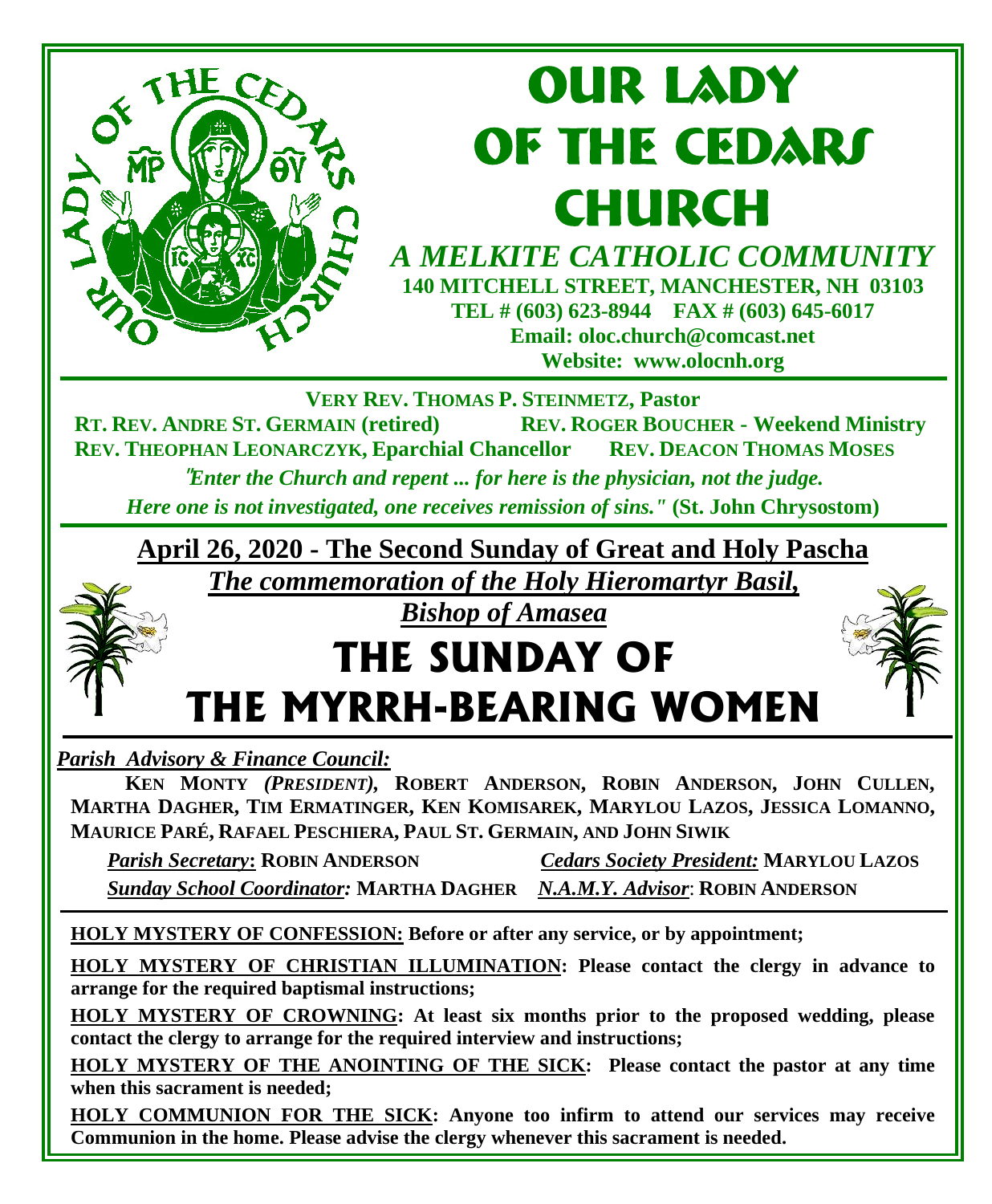## **THE ORDER OF TODAY'S LITURGY**

#### **The Troparion of the Resurrection** *(2nd Tone)* **Page 51**

#### **The Troparion of Joseph of Arimathea** *(2nd Tone)*

The noble Joseph took down from the tree Your spotless body and wrapped it in pure linen with spices and laid it for burial in a new tomb. But on the third day You arose O Lord, and bestowed great mercy upon the world.

### **The Troparion of the Myrrh-Bearing Women** *(2nd Tone)*

The angel stood by the tomb and cried out to the Ointment-bearing Women: "Myrrh is proper for the dead. But Christ has shown Himself free from corruption. Cry out then, 'The Lord has risen, and has shown great mercy to the world!"

#### **The Troparion of the Dormition of the Theotokos** *(1st Tone):* **Page 16 Kondakion of Pascha** *(2nd Tone)*

Though You went down in the tomb O Immortal One, You overthrew the power of Hades and rose victorious, O Christ God. You greeted the ointment-bearing women saying, "Rejoice!" You gave peace to Your Apostles, and to those who had fallen, resurrection.

#### *THE PROKIMENON:*

#### **MY STRENGTH AND MY COURAGE IS THE LORD AND HE HAS BEEN MY SAVIOR!**

*The Lord has chastised me through His teaching, yet He has not delivered me to death!*

*Today's Readings: Acts 6: 1-7 and Mark 15:43- 16:8*

#### **Hirmos of Pascha** *(1st Tone)*

The angel cried out to the one who is full of grace: "Hail, O Immaculate Virgin!..."

## **LITURGY INTENTIONS**

**Sunday, (April 26) 10:30 AM:**



For the repose of Frederick Samara (16<sup>th</sup>), Robert Smith (9<sup>th</sup>), **Mercedes Tesaluna (38th), and Sophie Haidar (21st)**

**Next Sunday (May 3) 10:30 AM:**

For the repose of Barbara Ashooh (62<sup>nd</sup>), David Akoury (14<sup>th</sup>), **Agnes Bockmon (6th), Najeeb Ashooh (72nd), Zihree Burkush (52nd), Rose Stephen (52nd), Habib Nassoura (21st), Zakia Kalil (40th), Joan Case (18th), John Stephen (77th), and Gaby Stephen (49th)**



**Please remember,** in this time when we are not permitted to have public services, the parish's expenses remain the same, and the parish remains dependent on your continued generosity. Many parishioners have set up the church as a payee with their bank, and the bank sends regular checks to the church drawn on the parishioner's account.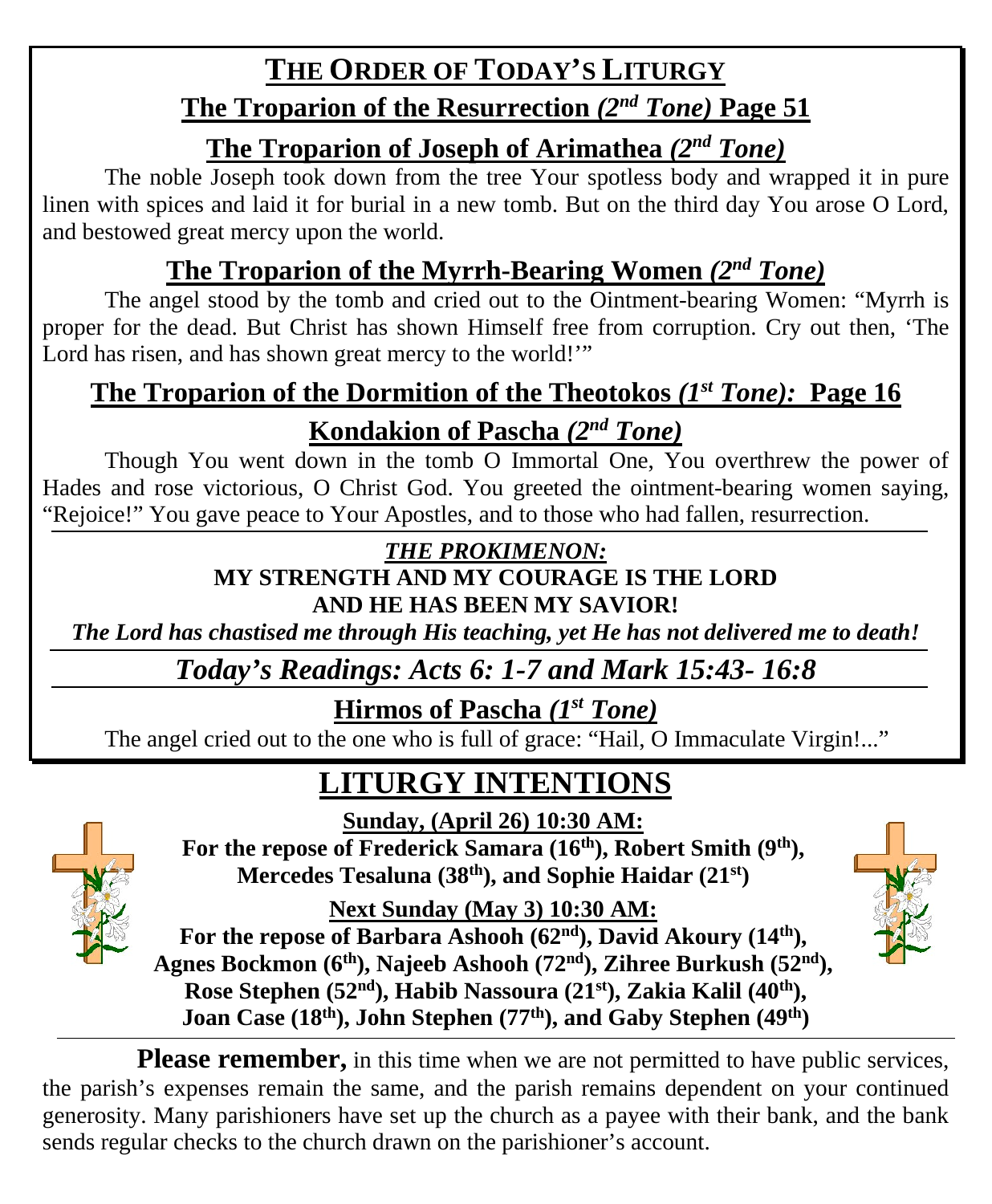### **TROPARION OF PASCHA**

Christ is risen from the dead, and by His death He has trampled upon Death, and has given life to those were in the tombs!

 Christos Anesti ek nekron thanato thanaton bateesas keh tis en dees mnimasi zo-een kharisamenos!

 Al-Massehu-qama min bayn il-amwat wa wati al-mawta bilmawt wa wahab al hayat lil lazeena fil qubor!

## **RE: Holy Communion this week**

 I will be at the church and available for Confession or to give Holy Communion on Sunday April 26, from 1:00 PM to 5:00 PM. Candles are available so that you can bring home the fire of Pascha. If I am not in the church when you arrive, it means I'm elsewhere in the building. Call me and I will meet you.

Please note that we cannot have more than 10 people in the church at one time. If there are people in the church when you arrive, and the presence of you and your family will exceed that limit of 10, please wait in your car until you see the others leave the church.

Also, remember that I remain available for sick calls. Please make me aware of it if someone is in need of a visit. *-Fr. Tom*

## **Instructions for watching the livestreamed services:**

Due to the precautions imposed by the coronavirus pandemic, all church services are closed to the public. The services are livestreamed via "Our Lady of the Cedars Melkite Catholic Church" Facebook page. Here is how to watch the services:

 Go to [https://www.facebook.com/OurLadyoftheCedars/.](https://www.facebook.com/OurLadyoftheCedars/) If you already have a Facebook account, you can "Like" the page and receive a notification that the live broadcast is beginning. It should begin at the scheduled service time. If you do not want to have a Facebook account, you can view the services by going to [https://www.facebook.com/OurLadyoftheCedars/live/.](https://www.facebook.com/OurLadyoftheCedars/live/)

## Last Weekend's Donations: \$1,640.<sup>00</sup>

*Thank you to those who remembered to send donations!* 

*The average Sunday envelope donation: \$64.* **58** *The balance on our mortgage is: \$53,334.* **16**

| <b>SERVICES FOR THE WEEK</b>                                                    |                |                                                      |
|---------------------------------------------------------------------------------|----------------|------------------------------------------------------|
| These services are not open to the public but will be livestreamed via Facebook |                |                                                      |
| Wed., Apr. 29                                                                   | <b>7:00 PM</b> | Divine Liturgy: Feast of St. James the Apostle       |
| Sat., May 2                                                                     | 4:30 PM        | <b>Great Vespers for The Sunday of the Paralytic</b> |
| Sun., May 3                                                                     | 9:45 AM        | <b>Sunday Orthros</b>                                |
| Sun., May 3                                                                     | 10:30 AM       | Divine Liturgy: The Sunday of the Paralytic          |

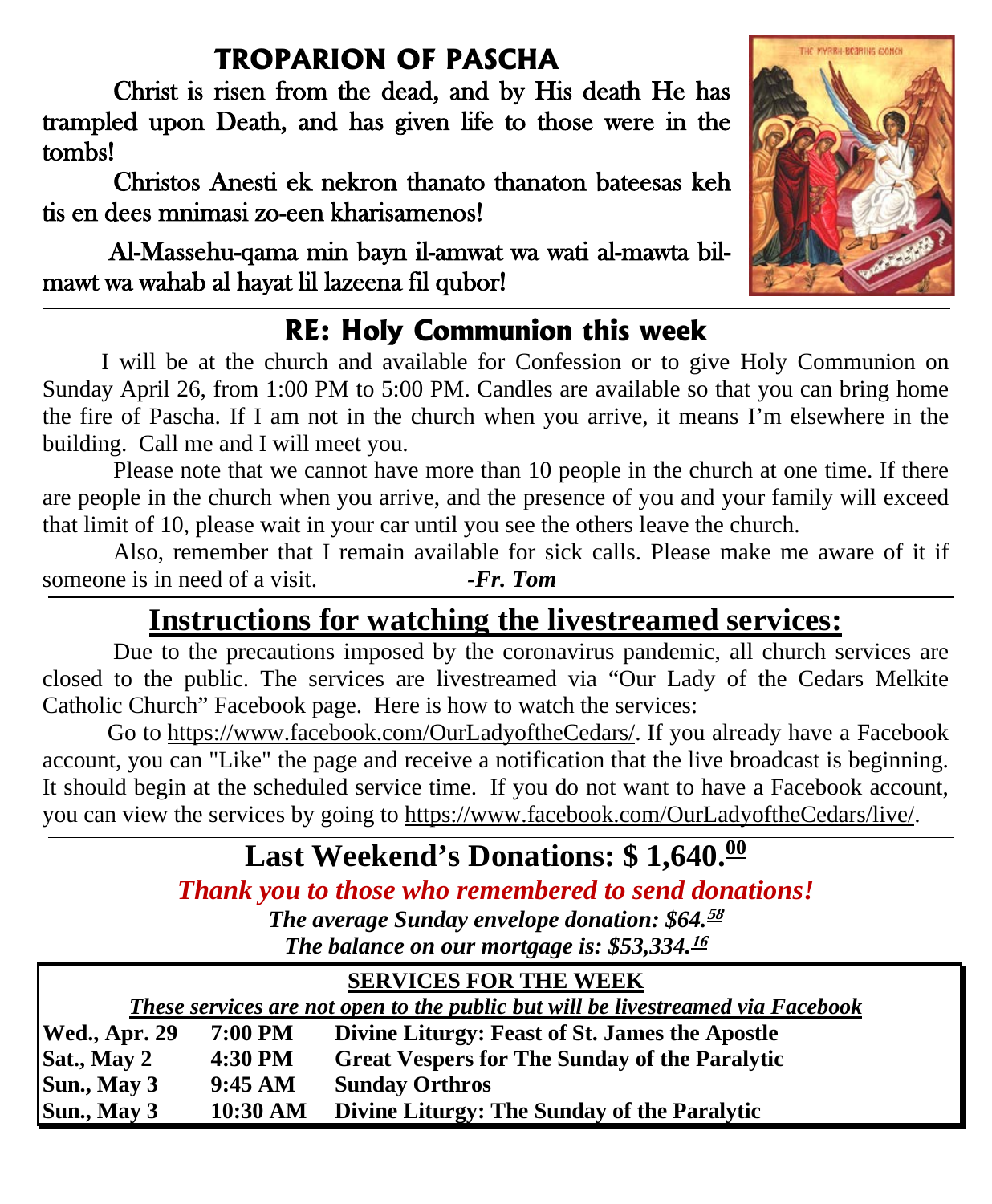#### **Who were the Myrrh-Bearing Women?**

The Sunday of the Myrrh-bearing Women is the second Sunday after Pascha in the Byzantine Church. On the morning of the third day after His death these women came to the tomb bearing ointments they had prepared to embalm His body.

There are seven women who are generally identified as the myrrh-bearers. Each of the four Gospels gives a different aspect of the roles of these seven women at the tomb on Easter morning, perhaps since the women arrived in different groups and at different times. The women are: Mary Magdalene; Mary the mother of James and wife of Clophas; Joanna, the wife of Chusa, who was steward to Herod Antipas; Salome, the mother of the sons of Zebedee; Suzanna; and Martha and Mary, the sisters of Lazarus. The last three are included according to tradition.



These seven women had been together a lot during Jesus' three-year public ministry. Mary Magdalene, Joanna, Susanna, and others (Luke 8:3) are described as providing for Jesus out of their possessions. These same women had faithfully followed him from Galilee and had come up with him to Jerusalem (Matthew 27:55, Mark 15:40-41, and Luke 23:55).

**St. Nicodemus and the Righteous Joseph of Arimathea** are also commemorated on this Sunday of the Myrrh-Bearing Women. Saint Nicodemus was a Pharisee and a member of the Sanhedrin, who, according to the Gospel of John, showed favor to Jesus. He appears three times: the first is when he visits Jesus one night to listen to his teachings (John 3:1–21); the second is when he states the law concerning the arrest of Jesus during the Feast of Tabernacles (John 7:45– 51); and the last follows the Crucifixion, when he assists Joseph of Arimathea in preparing the corpse of Jesus for burial (John 19:39–42). Though there is no clear source of information about this Nicodemus outside the Gospel of John, the Jewish Encyclopedia and many Biblical historians have theorized that he is identical to Nicodemus ben Gurion, mentioned in the Talmud as a wealthy and popular holy man reputed to have had miraculous powers. Christian tradition asserts that Nicodemus was martyred sometime in the first century. The relics of St. Nicodemus were transferred from Jerusalem to Constantinople in 428.

The Righteous Joseph of Arimathea was a secret disciple of our Lord Jesus Christ. As a member of the Sanhedrin he did not participate in the "counsel and deed" of the Jews in passing a death sentence for Jesus Christ. After the Crucifixion and Death of the Savior he made bold to go to Pilate and ask him for the Body of the Lord, to which he gave burial with the help of Righteous Nicodemus, who was also a secret disciple of the Lord.

They took down the Body of the Savior from the Cross, wrapped it in a winding-cloth, and placed it in a new tomb, in which no one had ever been buried, in the Garden of Gethsemane, in the presence of the Mother of God and the holy Myrrh-Bearing Women. Having rolled a heavy stone before the entrance of the tomb, they departed. St Joseph traveled around the world, proclaiming the Gospel of Christ. According to tradition, he died peacefully in England.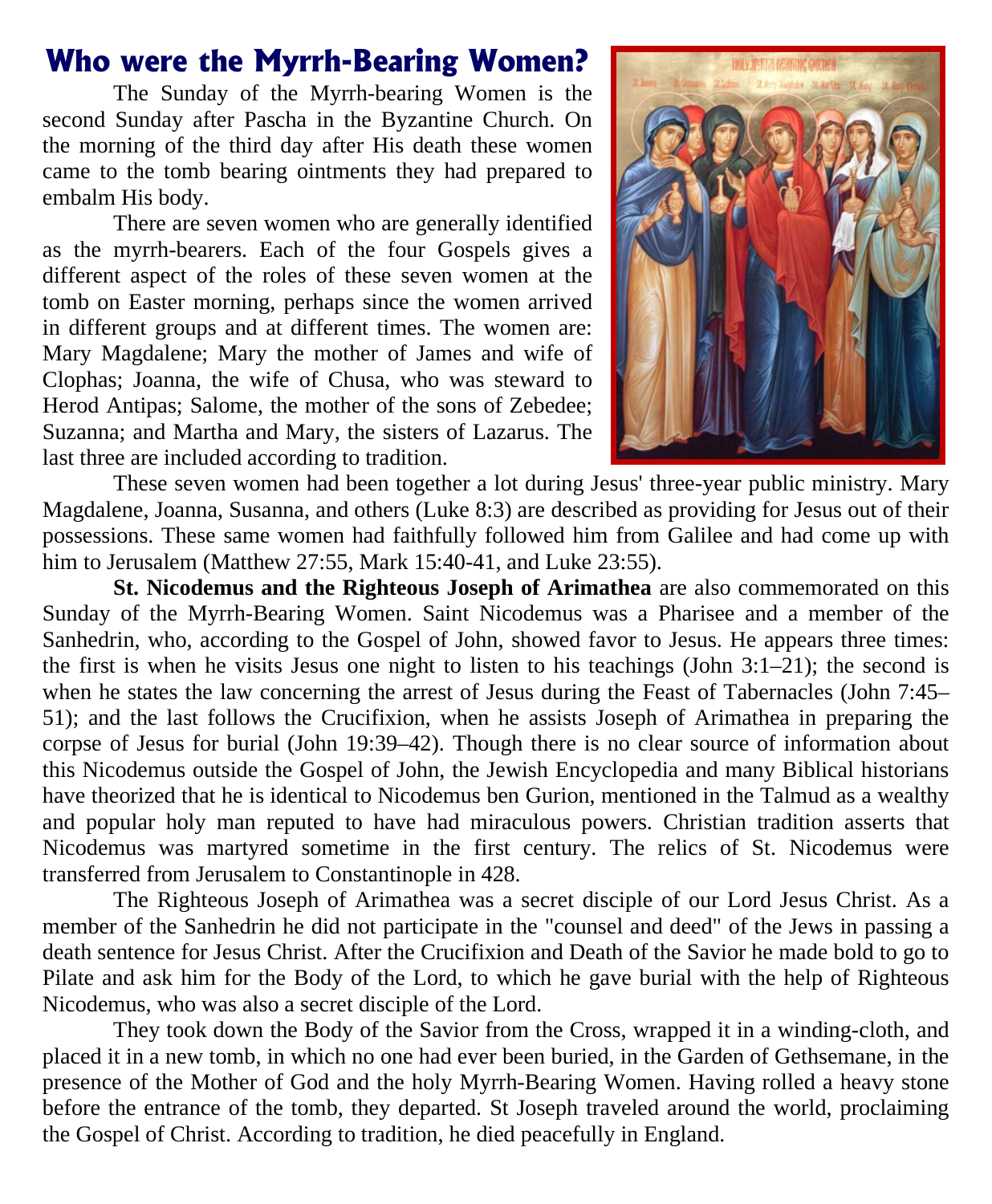# **Eye-Witness And Apostle**

ON APRIL 30 WE CELEBRATE the feast of the Holy Apostle James, brother of John. The Gospels are unanimous in telling us that, out of His twelve chief disciples, the Lord Jesus had a special relationship with Peter, James and John. Along with Andrew, Peter's brother, they were the first called of the twelve. After calling Peter and Andrew to follow Him, Jesus invited James and his brother John, the sons of Zebedee, to do so as well. Jesus then visited the synagogue in Capernaum and He went to the house of Simon (Peter) and Andrew, taking James and John along with Him (see *Mark* 1:29-31).



The Gospels record that Jesus singled out Peter, James and John, making them His closest associates and favored companions. When the Lord was called to the house of Jairus, who feared for his daughter's life, "*He permitted no one to follow Him except Peter, James, and John the brother of James*" (*Mk* 5:37).

It was these same three disciples who witnessed the Lord's transfiguration on the mountain and who were closest to Him at the end of His ministry. **"***Now as He sat on the Mount of Olives opposite the temple, Peter, James, John, and Andrew asked Him privately, "Tell us, when will these things be? And what will be the sign when all these things will be fulfilled*?"(*Mk* 13:3, 4) It was the same three who followed Him into the Garden after the Last Supper. "*Then they came to a place which was named Gethsemane; and He said to His disciples, 'Sit here while I pray.' And He took Peter, James, and John with Him*…" (*Mk* 14:32, 33).

#### **The Death of James**

A few years after the death and resurrection of Christ, there was "*a great famine throughout all the world, which happened in the days of Claudius Caesar*" (*Acts* 11:28) who reigned from AD 41 to 54. This famine is mentioned by a number of contemporary writers, both Jewish and pagan, such as Josephus, Tacitus and Suetonius, who described the famine as "the result of bad harvests that occurred during a span of several years" (*Lives of the Caesars*, 18). "*Now about that time* [the time of the famine] *Herod the king stretched out his hand to harass some from the church. Then he killed James the brother of John with the sword. And because he* 

*saw that it pleased the Jews, he proceeded further to seize Peter also*" (*Acts* 12:1-3). James was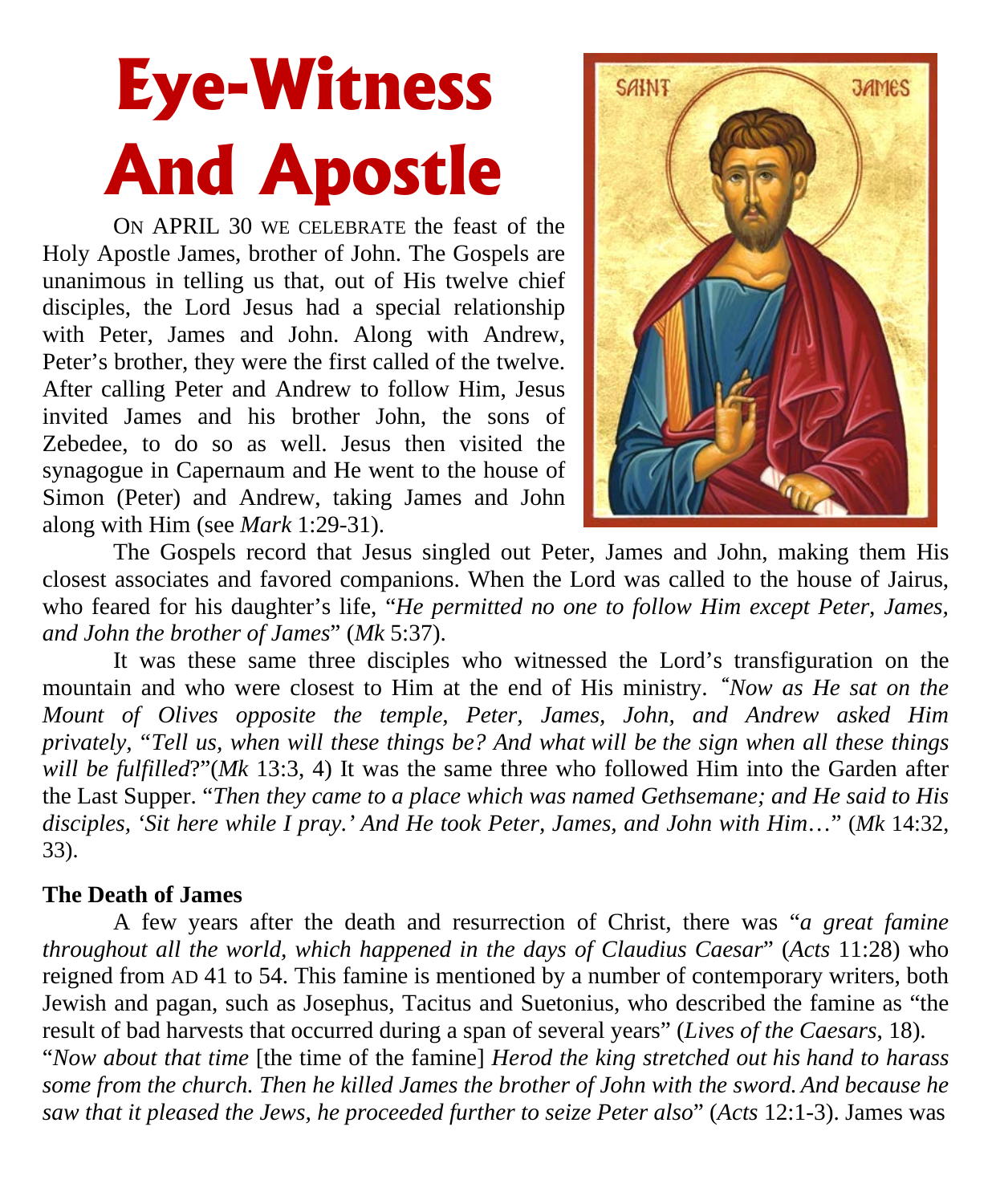thus the first of Christ's closest followers to die; Peter was freed from prison (see *Acts* 12:5-11) and went on to strengthen the Churches springing up throughout the Roman Empire.

St Clement of Alexandria, who lived in Jerusalem at the end of the second century, recorded an otherwise unknown anecdote concerning the death of St James. Eusebius included it in his History of the Church. "Concerning this James, Clement, in the seventh book of his *Hypotyposes*, relates a story which is worthy of mention; telling it as he received it from those who had lived before him. He says that the one who led James to the judgment-seat, when he saw him bearing his testimony, was moved, and confessed that he was himself also a Christian. 'They were both therefore, he says, led away together; and on the way he begged James to forgive him. And he, after considering a little, said, 'Peace be with you,' and kissed him. And thus they were both beheaded at the same time" (*History of the Church*, Book II, 9).

The head of St James is reputedly buried in Jerusalem's Armenian cathedral, which is dedicated to St James the brother of John and also to St James the Just, the Brother of the Lord. In one of its chapels, built in the fifth century, a red marble slab in front of the altar marks the place where St James' head is buried, on the supposed site of his beheading.

#### **St James in Spain?**

According to the tradition of the early Church, St James died without leaving *[Jerusalem](http://www.newadvent.org/cathen/08344a.htm)* (cf*. [Clement of Alexandria](http://www.newadvent.org/cathen/04045a.htm)*, *[Stromata](http://www.newadvent.org/fathers/02106.htm) VI*; Apollonius, quoted by Eusebius, *[Church](http://www.newadvent.org/fathers/250106.htm)  [History](http://www.newadvent.org/fathers/250106.htm) VI.18*). Nonetheless, there is a highly revered tradition in the West that St James had brought the Gospel to Spain and then returned to Jerusalem where he died. According to this tradition, sometime after Pentecost, Saint Peter cast lots with the Apostles to determine the portions of the world to which each Apostle would bring the Gospel. James was chosen to travel to Iberia. No certain mention of such a tradition is to be found in any early writings nor in the early councils; the first certain mention we find is in a ninth century martyrology by the Swiss Benedictine monk, [Notker](http://www.newadvent.org/cathen/11125b.htm) of St. Gall.

According to another Spanish tradition, on January 2 in AD 40, the Mother of God appeared to St James standing on a column on the bank of the Ebro River, instructing him to build a church there in her honor. This pillar is venerated today in the present Basilica of Our Lady of the Pillar, in Zaragoza, central Spain.

Even more revered in Spain is the shrine of Santiago (St James) de Compostela in Spanish Galicia, reputed to be the resting place of St James' body. According to a tradition recorded in the  $12<sup>th</sup>$  century Codex Calixtinus, St James' disciples were able to claim his body after his beheading. It was then supposedly transported miraculously to Galicia where it was buried in Compostela. It is said that these relics were unearthed in the ninth century by a hermit and they became the focal point of an annual pilgrimage to Compostela, called the Way of St James, which has been held ever since.

In 1879 the saint's supposed remains at Compostela were unearthed again and in 1884 Pope Leo XIII issued a bull, *Omnipotens Deus*, declaring "in perpetuum" that these were indeed the remains of St James and his two companions, Athanasius and Theodorus. There is no historical documentation to support this assertion.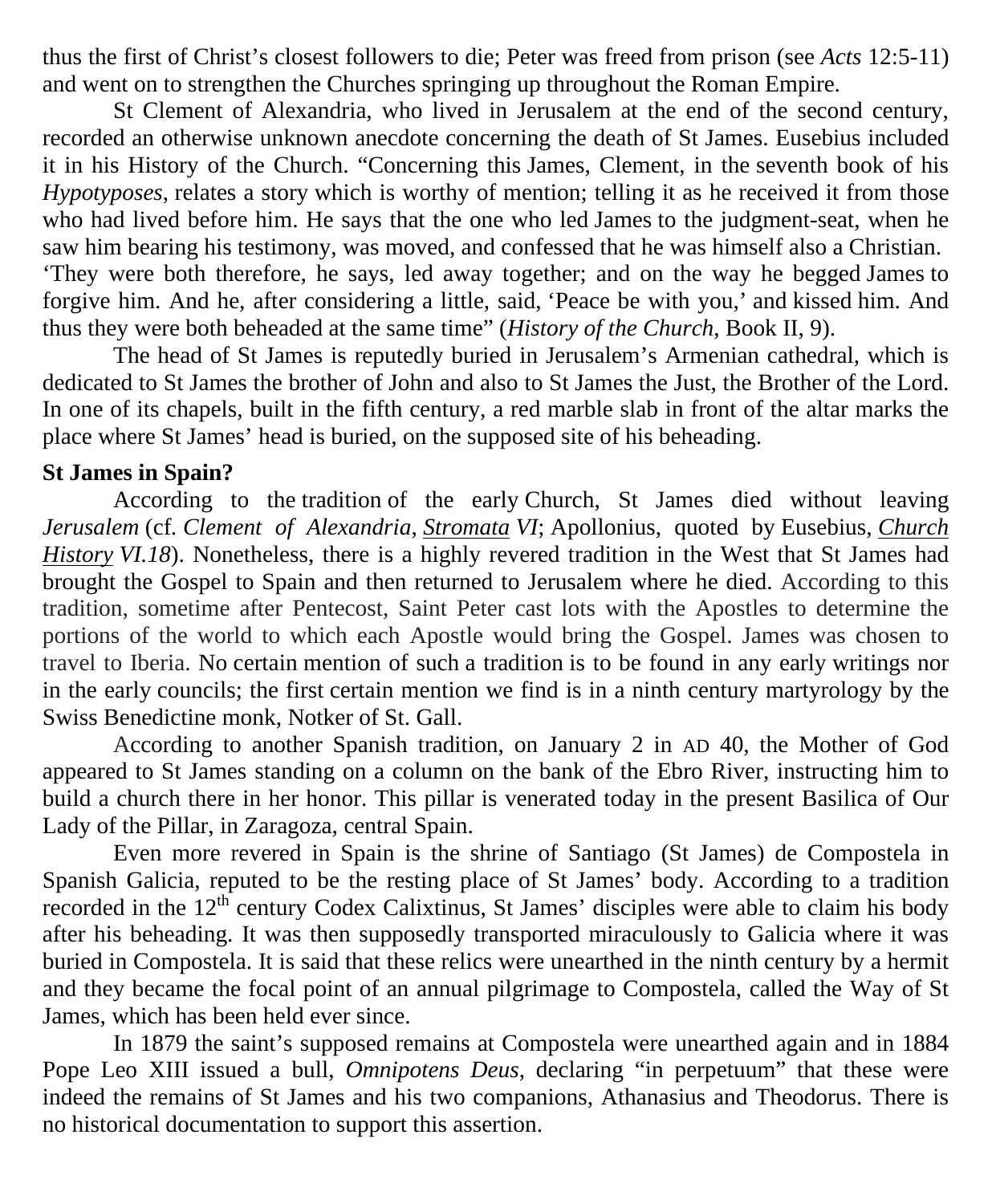## **The Icon of The Myrrh-Bearing Women**

This icon is a straightforward representation of the Gospel account. We usually see 2-3 women bringing their prepared ointments in flasks and an angel, dressed in white sitting on the stone or stone slab at the entrance to the tomb, and pointing to the empty white linen shroud in the tomb and proclaiming the resurrection.

Until the seventh century this was probably the most popular iconocraphic allusion to the resurrection. Its first surviving occurrence was found in the early third century baptistery of the house of Dura Europas. During the course of the seventh century, the icon of the ointment-bearing women at the sepulcher gave way to the image of the victorious Christ harrowing hell and raising Adam and Eve. It also came to be embodied in the developed narrative iconographic sequence of the Passion images, following the deposition and entombment.



There are a number of themes to be found in the poetic hymns used in Vespers, Matins and Lauds on this day. A number are reflections on the women's' reactions on encountering the angel at the tomb and the assurance that Christ is risen. Also quite a few hymns contemplate the angel speaking to the women and exhorting them to announce the good news of Christ's resurrection to the disciples:

- *"Why do you mingle tears with your ointments? The stone has been rolled away, the tomb is empty. Behold corruption has been trampled down by life! Behold the grave seals bear a radiant witness! The guards sleep. All the dead are saved by God. Hades is in mourning! Hasten! With joy, go to the Apostles and tell them: "Christ the firstborn from the dead, He has caused death to die, shall go before you into Galilee."*
- *Behold an angel, bright as lightening, spoke to the women and said: "Why do you seek the living One among the dead, since He is Almighty and grants life and immortality, light and great mercy to all."*
- *A radiant angel, dazzling in beauty, said to the ointment-bearing women "Why are you seeking the living One among the dead? He is risen and has left the tomb empty. Understand that the immutable One has changed corruption into incorruption, and say to God: "How immutable are your works, O God, for you have saved the Human race."*

The news is so awesome and great that the angel reassures the women not to be afraid but run to tell the disciples the good news! And so the Sunday of the myrrh-bearing or ointmentbearing women gives further reflection to the joyful Easter message, the heart of the Christian belief that is sung over and again during the Easter season: "Christ is risen from the dead, and by His death He has trampled upon Death and has given life to those who were in the tombs!"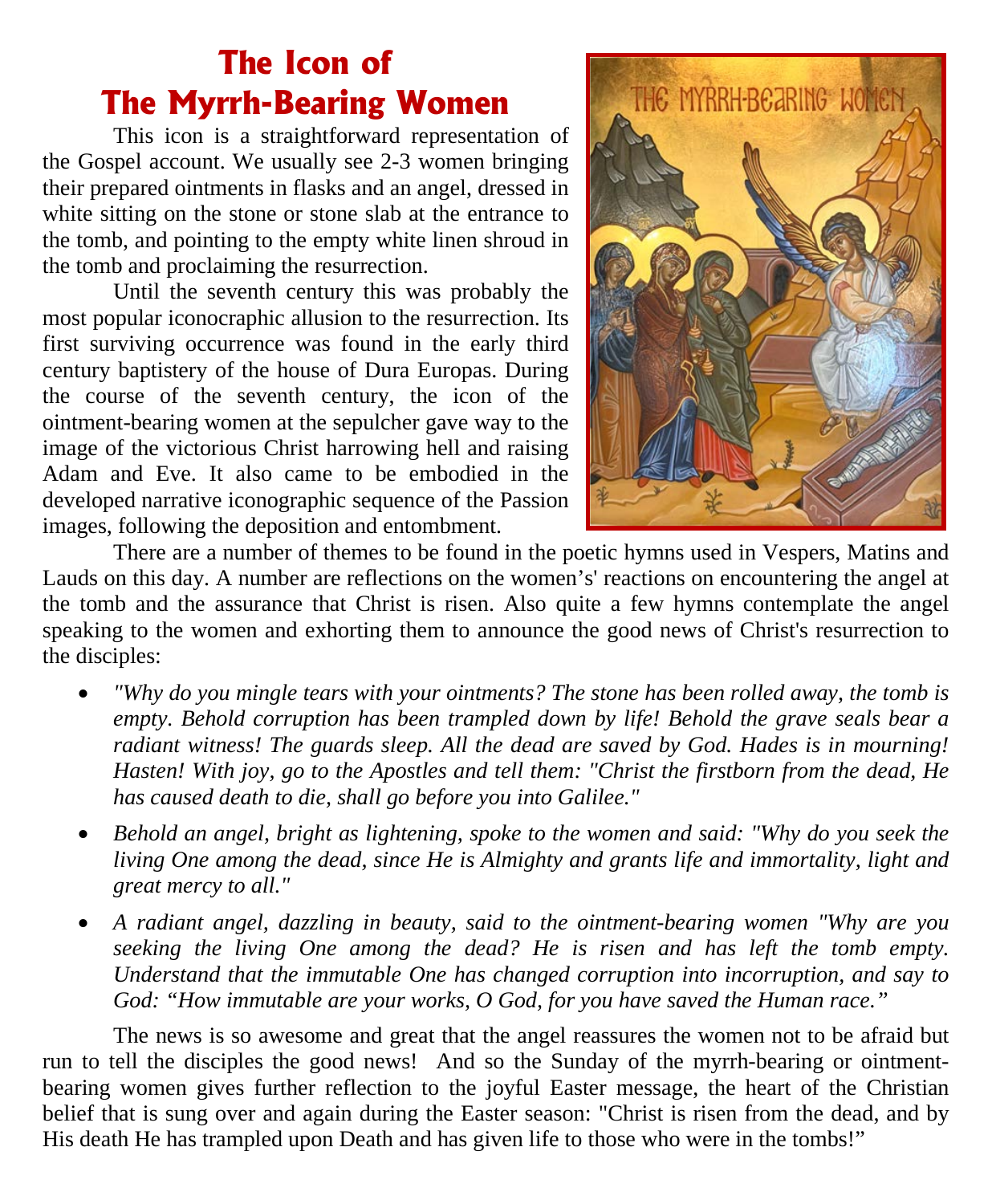*Please remember* to pray for the health and protection of Genevieve Allen, Donna Andruskiewicz, Olivia Aragon, Erin Baroody, Michael Baroody, Anthony Blando, Helena Burkush, Fr. Michael Carl, Danielle Caron, Michael Cavanaugh, Meghan Connors, Sarah Cullen, Sarah Dagher, Sher Farrow, Julie Fregeau, Peter Fregeau, John Gallagher, Marguerite Ganem, Mary Ann Garvey, Loretto Gauvin, Arthur Goldberg, Bonnie Gomez, Laurice Haddad, Nick Haddad, Lucille Harper, Laura Jorba, Virginia Kearney, Leila Khoury, Shirley Lanoue, Sarah Lavery, Susan Latvis, Diana Lebel, Haley Lesmerises, Ramona Matias, Susan Merrill, Maria Moser, Joanne Nader, Mimi Nasser, Alfred Nasr, Afef Nasr, Jessica Nehme, Raymond Nehme, Samira Nehme, Stefan Notter, Steven O'Leary, Ellen Osgood, Alice Paymant, Marco Enrique Peschiera, MaryJo Pond, Noreen Pond, Ellen Powell, Sheila Quinn, Daniel Quintal, Deborah Roberts, Julia Rose, Fr. Andre St. Germain, Kara Salvas, Barbara Schultz, Iris Angelina Velasquez, Gina Walcott, Catherine Waldron, George Webber, Martha Webber, Angela Wise, and Marilyn Whitmore.

**If you are visiting our church,** our parish family is delighted to welcome you here! Please give us the chance to get to know you by joining us for some coffee, pastry, and conversation in the church hall following the Divine Liturgy. If you would like to know more about the Melkite Catholic Church, check out the brochure entitled *"Welcome to this Holy House,"* located on the table in the back of the church.

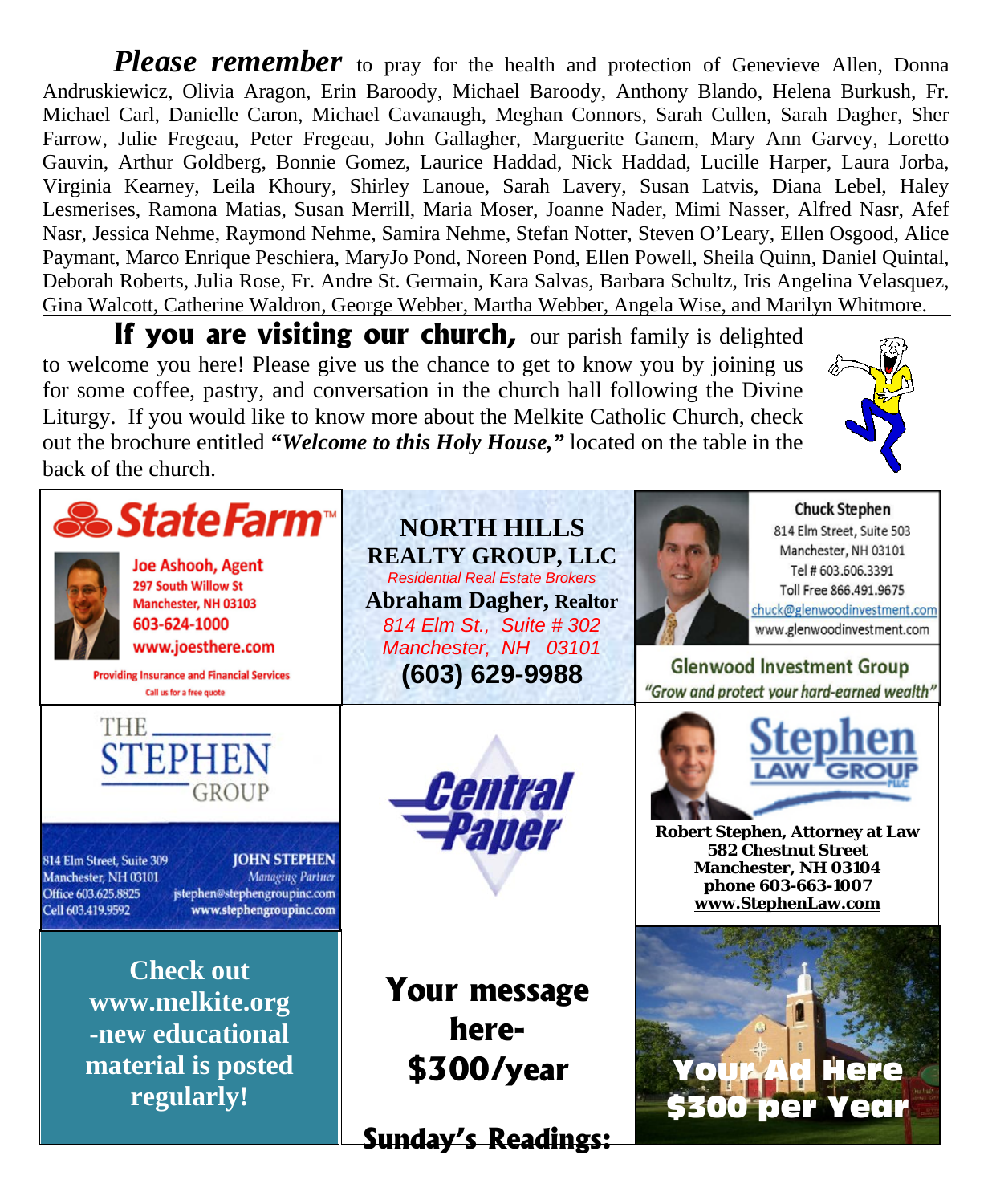#### **A reading from the Acts of the Apostles (6: 1-7)**

In those days, as the number of disciples increased; there arose a complaint among the Greeks against the Hebrews, in that their widows were being neglected in the daily service. And so, the twelve summoned the many disciples and said, "It is not good that we give up the word of God and serve at tables. Therefore, brethren, select from among you seven men of good reputation, full of the Holy Spirit and of wisdom that we could put to this service, while we devote ourselves to prayer and to the ministry of the word."

And the plan was pleasing to the whole crowd, and they chose Stephen, a man full of faith and of the Holy Spirit, and Philip and Prochorus and Nicanor and Timon and Parmenas and Nicholas, a recent convert from Antioch. These they presented to the apostles, who then prayed and laid their hands upon them. And God's word was growing, and the number of the disciples increased considerably in Jerusalem; and many of the priests also accepted the faith.

#### **الرسالة (اعمال الرسل 6 1: – 7)**

في تلك الايام، لما تكاثرَ التلاميذُ. حدثُ تذمرٌ من اليونانيين على العبرانيين، بأنَّ اراملُهم كُنَّ يُهمَلْنَ في الخدمةِ اليومية. فدعا الاثنا عشر جمهورَ التلاميذِ وقالوا: لا يَحسنُ ان نترك كلمةَ اللهِ ونخدمَ الموائد. فاختاروا ايها الاخوةُ سبعةَ رجالٍ منكم يُ ُشهَدُ لهم بالفضل. قد ملأَهم الروحُ القدسُ والحكمة، فنقيمهم على هذه الحاجة. ونحنُ نواظبُ على الصلاةِ وخدمة الكلمة. فحَسُنَ الكلامُ لدي جميعِ الجمهورِ، فاختاروا استفانسَ رجلاً ممتلئاً من الايمانِ والروحِ القدس، وفيلبُسَ وبرخُورس، ونيكانورَ وطيمون، وبرمناسَ ونيقولاوسَ دخيلاً انطاكيا. واقاموهم امام الرسل، فصلُّوا ووضعوا عليهم الايدي. وكانت كلمةُ اللهِ تنمو، وعددُ التلاميذِ يتكاثرُ في اوراشليمَ جداً، وكان جمعٌ كثيرٌ من الكهنةِ يُطيعون الايمان.

#### **The Holy Gospel according to St. Mark the Evangelist (15:43- 16:8)**

At that time there came Joseph, the one from Arimathea, a councillor of high rank, who was himself looking for the kingdom of God. And he went in boldly to Pilate and asked for the body of Jesus. But Pilate wondered whether he had expired so soon. And sending for the centurion, he asked him whether he was already dead. And when he learned from the centurion that he was, he granted the body to Joseph. And he bought a linen cloth, and took him down, and wrapped him in the linen cloth, and laid him in a tomb which had been hewn out of the rock. Then he rolled a stone to the